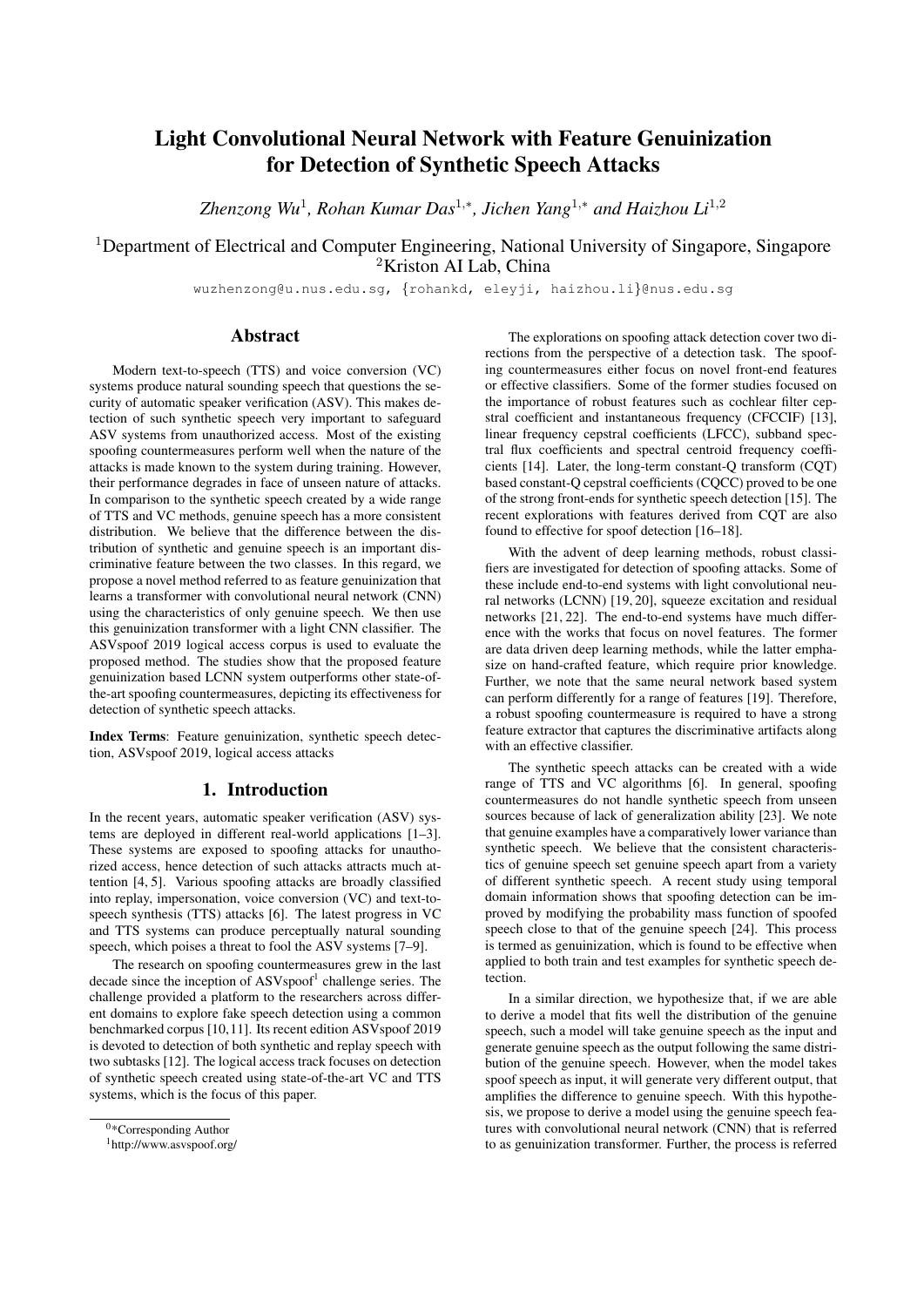

Figure 1: *The block diagram of feature genuinization process.*

system for detection of synthetic speech attacks. to as feature genuinization as a given feature representation is projected on a domain learned using the genuine features. The genuinization transformer is then used together with an LCNN

The rest of the paper is organized as follows. Section 2 introduces the details of proposed feature genuinization. Section 3 describes the feature genuinization based LCNN system for detection of spoofing attacks. The experiments and their results with discussion are reported in Section 4 and Section 5, respectively. Finally, the paper is concluded in Section 6.

#### 2. Feature Genuinization

We aim to learn a transformer that does not change the characteristics of genuine speech features, whereas it projects spoof speech to a different output, maximizing the difference between genuine and spoof speech. Figure 1 shows the block diagram of the proposed feature genuinization process. It can be observed that there are two stages of the process. The first stage basically focuses on training a feature genuinization transformer using the characteristics features derived from only genuine speech. During the second stage, this trained feature genuinization transformer is used to convert any given features that enhances the discrimination of genuine and spoof speech.

The CNN based architectures have shown their effectiveness in the field of anti-spoofing research [25]. In this regard, we use CNN for training the genuinization transformer as shown in Figure 1. The detailed architecture of the CNN used in this framework can be seen from Figure 2. It can be observed that the functionality of the proposed genuinization transformer is similar to that of an autoencoder. However, the output of genuinization transformer is considered as the final transformer result. In addition, we apply a full convolutional layer and therefore, there is no fully connected layers in the transformer. This can thereby force the network to focus on the temporal correlation between the input signal and the whole stratification process. Further, it reduces the number of training parameters, which significantly results in less training period.

A study in [26] shows that it is a good practice to use strided convolution rather than pooling to downsample as it allows the network to learn its own pooling function. Therefore, we use this method during the training of genuinization transformer. In addition, batchNorm2d and leaky rectified linear unit (ReLU) activation function are used in the training because they can



Figure 2: *The architecture of genuinization transformer.*

promote healthy gradient flow, which is critical for the learning process.

The architecture of proposed genuinization transformer shown in Figure 2 consists of two functionalities: encoding and decoding. During the encoding phase, the input signal is compressed through a number of strided convolutional layers, and then the convolution result is obtained by leaky ReLU. In the decoding phase, the encoding process is reversed by deconvolution, and then by ReLU. In this way, the transformer works as an autoencoder that learns the characteristics of genuine speech [27]. As a result of this, it amplifies the discrimination of genuine and spoof speech in the transformed domain.

Once the genuinization transformer is trained, it can be used to transform any given genuine/spoofed features to a transformed domain that is learned using the only genuine feature characteristics. This novel way of transforming the feature is referred as feature genuinization as mentioned earlier. Next, we discuss about the LCNN system using the feature generalization for detection of spoofing attacks.

## 3. LCNN with Feature Genuinization

Various deep learning systems have shown their effectiveness for spoofing attack detection [19, 21, 22, 28, 29]. Therefore, we plan to use the proposed feature genuinization with a deep learning system. The LCNN is one of the strongest systems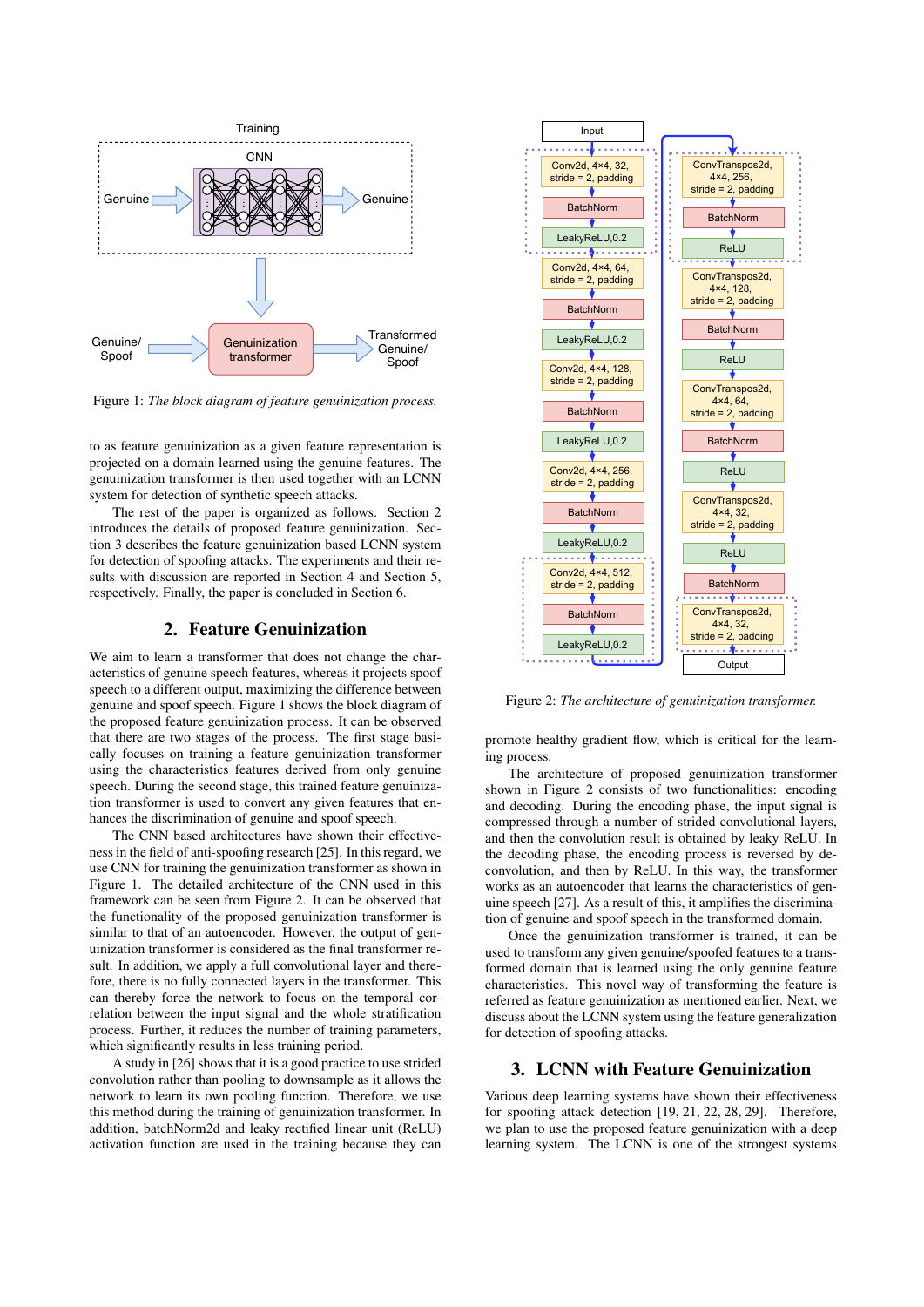

Figure 3: *Block diagram of the proposed feature genuinization based LCNN system.*

that has proven to be useful for its compactness and efficacy for anti-spoofing [19, 30]. In this work, we use LCNN based system with the transformed features obtained using genuinization transformer.

Figure 3 shows the block diagram of the proposed feature genuinization based LCNN system. We consider log power spectrum (LPS) of a given speech as the input feature to the genuinization transformer. It transforms the given input LPS to a genuinized feature, which is an input to the LCNN. During training, the training data and their corresponding label information is fed to the LCNN system. Once the training is completed, the detection result for a given input to the system can be obtained to identify the spoofing attacks.

We used Max-Feature-Map (MFM) activation function instead of commonly used ReLU function for the LCNN system similar to that in [19]. The main advantage of MFM is that it can learn compact features instead of sparse high-dimensional ones like ReLU. Further, MFM resorts to max function to suppress the activations of a small number of neurons so that MFM based CNN models are light and robust. Therefore, these are applied to reduce the dimensionality of the output and obtain more discriminative feature maps.

## 4. Experiments

In this section, we discuss the database and experimental setup for the studies.

#### 4.1. Database

We consider the ASV spoof 2019 logical access corpus<sup>2</sup> for the studies of synthetic speech detection in this work [12, 31]. The corpus has three partitions, which are train, development and evaluation set. The genuine examples of the ASVspoof 2019 corpus are part of VCTK<sup>3</sup> database, which is a standard corpus for speech synthesis. It contains 107 speakers data that includes 46 male and 61 female speakers. It is to be noted that there is no overlap of speakers across different subsets. The synthetic speech attacks for the development set are created with two VC and four TTS state-of-the-art methods. However, the spoofed examples of evaluation set are derived from unseen methods.

Table 1: *Summary of ASVspoof 2019 logical access corpus.*

| <b>Subset</b> | #Male | #Female | #Bonafide | #Spoofed |
|---------------|-------|---------|-----------|----------|
| Train         |       |         | 2,580     | 22,800   |
| Development   |       |         | 2.548     | 22.296   |
| Evaluation    |       |         | 7,355     | 63,882   |

The ASVspoof 2019 uses an ASV-centric metric given by tandem detection cost function (t-DCF) as the primary metric and equal error rate (EER) as a secondary metric for benchmarking the systems [31, 32]. We considered the scores of ASV system given along with the ASVspoof 2019 logical access corpus to combine with that from spoofing countermeasure system for computation of t-DCF measure. Table 1 presents a summary of the ASVspoof 2019 logical access corpus.

#### 4.2. Experimental Setup

The long-term CQT based features are found to capture useful artifacts for spoofing attack detection [33]. Therefore, we use LPS derived from CQT as the input feature for the studies. The parameters for CQT computation are set based on following those in [15]. The number of octaves and frequency bins in every octaves are set at 9 and 96, respectively. In addition, the static dimension of LPS is 863. For LPS extraction from CQT, the length of every file is set as 256 frames by either padding and cropping. In particular, the examples with frame-length over than 256 frames are truncated, while the examples with frame-length less than 256 frames are filled with the last frame value. Thus, the we have an input feature of  $863\times256$  for every example.

During training of the LCNN system, an additional batch normalization step is used after max pooling layer to increase the stability and convergence speed. As such models are prone to overfitting, we consider dropout and weight decay methods to avoid such issue. The dropout is used for fully connected layers with the ratio 0.4 and the weight decay is set to  $2 \times 10^{-4}$ . In addition, the parameters like number of layers and nodes are optimized on the development set. The proposed feature genuinization based LCNN system is implemented using PyTorch<sup>4</sup> toolkit.

# 5. Results and Discussion

The proposed system is a pipeline with a feature genuinization followed by LCNN. We compare the proposed system with LCNN baseline without feature genuinization. Further, we also consider the two baseline spoofing countermeasures of ASVspoof 2019 challenge. They are based on CQCC and LFCC features with Gaussian mixture model (GMM) classifier [12, 31].

Table 2 shows the results of proposed feature genuinization based LCNN system, that we refer as FG-LCNN, on ASVspoof 2019 logical access corpus and its comparison to the baseline systems. We observe that introducing feature genuinization module in the baseline LCNN system improves the detection of spoofing attacks. While the results on the development set are close, the improvement from the proposed system is evident from the results on the evaluation set, which contains more challenging spoofing attacks of unseen nature. This confirms our hypothesis to use a feature genuinization model exploiting the characteristics of genuine speech. Further, we find that the performance of the proposed system is much better than the two ASVspoof 2019 challenge baselines.

<sup>2</sup>https://datashare.is.ed.ac.uk/handle/10283/3336

<sup>3</sup>http://dx.doi.org/10.7488/ds/1994

<sup>4</sup>https://pytorch.org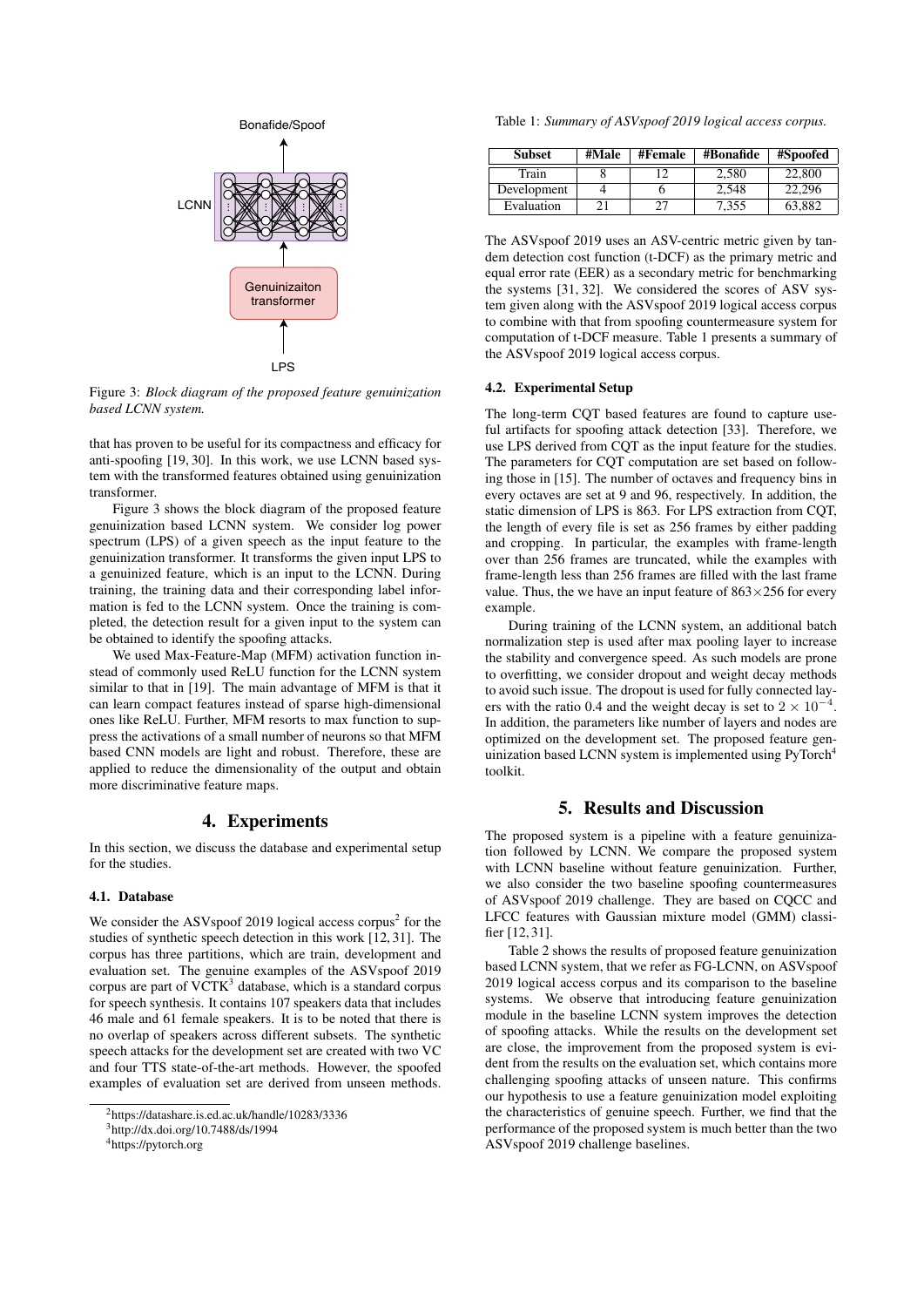Table 2: *Performance of proposed feature genuinization based LCNN (FG-LCNN) and its comparison to baseline systems on ASVspoof 2019 logical access corpus.*

| <b>System</b>                      | <b>Development Set</b> |        | <b>Evaluation Set</b> |            |  |  |  |
|------------------------------------|------------------------|--------|-----------------------|------------|--|--|--|
|                                    | t-DCF                  | EER(%) | t-DCF                 | EER $(\%)$ |  |  |  |
| Baseline: LCNN                     | 0.002                  | 0.080  | 0.111                 | 4.448      |  |  |  |
| <b>FG-LCNN</b>                     | 0.000                  | 0.002  | 0.102                 | 4.070      |  |  |  |
| <b>ASVspoof 2019 Baseline [12]</b> |                        |        |                       |            |  |  |  |
| $CQCC-GMM$                         | 0.0123                 | 0.43   | 0.2366                | 9.57       |  |  |  |
| LFCC-GMM                           | 0.0663                 | 2.71   | 0.2116                | 8.09       |  |  |  |

Table 3: *Performance of proposed feature genuinization based LCNN (FG-LCNN) and its comparison to feature spoofing based LCNN (FS-LCNN) contrast system on ASVspoof 2019 logical access corpus evaluation set.*

| <b>System</b>           | t-DCF | EER $(\%)$ |
|-------------------------|-------|------------|
| Baseline: LCNN          | 0.111 | 4.448      |
| <b>Prposed: FG-LCNN</b> | 0.102 | 4.070      |
| Contrast: FS-LCNN       | 0.138 | 4.860      |

We further perform a justification experiment for validation of our proposed method. The idea behind feature genuinization process is based on the assumption that the genuine speech examples are considered to be less varied than the synthetic speech attacks created using a wide range of methods. We perform a contrast experiment, where we learn a transformation model using CNN by only considering the spoofed speech features. We refer this process as feature spoofing and the model as spoofing transformer, similar to the case of our proposed method. This spoofing transformer is then used to transform any given feature of genuine or spoofed speech to another domain, which is then used in the LCNN system pipeline, that we call FS-LCNN. The rest of the experimental setup remains the same to that our proposed method.

Table 3 shows the performance comparison of the FS-LCNN contrast system with our proposed FG-LCNN and the baseline LCNN system. We consider the results of evaluation set for the comparison as the results of development set can show very accurate detection of synthetic speech attacks. We find that the FS-LCNN contrast system does not perform better than our proposed FG-LCNN system, but rather degrades from the baseline LCNN system. This further strengthens our proposed idea of using feature genuinization process with LCNN system for detection of spoofing attacks.

We are now interested in comparing the proposed system to various single system based results available of ASVspoof 2019 logical access corpus. In this regard, we consider some of the well performing front-end as well as back-ends that have shown their effectiveness for spoofing attack detection in ASVspoof 2019 challenge. Some of the those front-ends are zero time windowing cepstral coefficients (ZTWCC), single frequency cepstral coefficients (SFCC) and instantaneous frequency cepstral coefficients (IFCC) that are implemented with GMM based classifier [34]. Further, deep learning based classifiers such as deep neural network (DNN), ResNet and LCNN are used for detection of spoofing attacks using front-ends like mel frequency cepstral coefficient (MFCC), constant-Q statistics-plusprincipal information coefficients (CQSPIC), CQCC, LFCC,

Table 4: *Performance comparison of the proposed feature genuinization based LCNN system to some known single systems on ASVspoof 2019 logical access evaluation set.*

| <b>System</b>            | t-DCF | EER $(\%)$ |
|--------------------------|-------|------------|
| ZTWCC-GMM [34]           | 0.141 | 6.13       |
| IFCC-GMM [34]            | 0.357 | 15.59      |
| SFFCC-GMM [34]           | 0.323 | 13.97      |
| COCC-DNN [35]            | 0.308 | 12.79      |
| LFCC-DNN [35]            | 0.234 | 9.65       |
| MFCC-ResNet [36]         | 0.204 | 9.33       |
| LPS-DFT-ResNet [36]      | 0.274 | 9.68       |
| COCC-ResNet [36]         | 0.217 | 7.69       |
| COSPIC-DNN [35]          | 0.183 | 7.81       |
| COSPIC-GMM [35]          | 0.164 | 7.74       |
| LFCC-LCNN [19]           | 0.100 | 5.06       |
| LPS-FFT-LCNN [19]        | 0.103 | 4.53       |
| <b>Proposed: FG-LCNN</b> | 0.102 | 4.07       |

LPS of discrete Fourier transform (DFT) and fast Fourier transform (FFT) in ASVspoof 2019 challenge [19,35–37]. We report the respective system results from their published works for the comparison on the evaluation set of ASVspoof 2019 logical access corpus.

Table 4 reports the performance comparison of the proposed FG-LCNN system to some of the single systems reported in ASVspoof 2019 challenge discussed above. It is observed that the LCNN based systems represent the best performing single system, that justifies its use as the baseline LCNN in this work. Further, the effectiveness of proposed feature genuinization is evident on using it with the LCNN system, which outperforms other reported single systems in terms of EER on ASVspoof 2019 logical access corpus.

### 6. Conclusion

This work proposes a novel feature genuinization based LCNN system for detection of synthetic speech attacks. The characteristics of genuine speech are exploited to learn a model using CNN. It transforms a genuine feature distribution more close to that of the genuine speech, whereas leads to a different output for features of spoof speech, thereby maximizing their difference. The transformed features are then used with an LCNN system. The studies conducted on ASVspoof 2019 logical access corpus show the effectiveness of the feature genuinization based LCNN system for detecting synthetic speech attacks. The comparison of the proposed system to various state-of-the-art spoofing countermeasures showcases it as one of the strong single anti-spoofing system. The future work will focus on extending the studies to replay attack detection.

## 7. Acknowledgements

This research work is partially supported by Programmatic Grant No. A1687b0033 from the Singapore Government's Research, Innovation and Enterprise 2020 plan (Advanced Manufacturing and Engineering domain), Human-Robot Interaction Phase 1 (Grant No. 192 25 00054) by the National Research Foundation, Prime Minister's Office, Singapore under the National Robotics Programme. This work is also part of a collaboration with Kriston AI Lab, China in 2019.